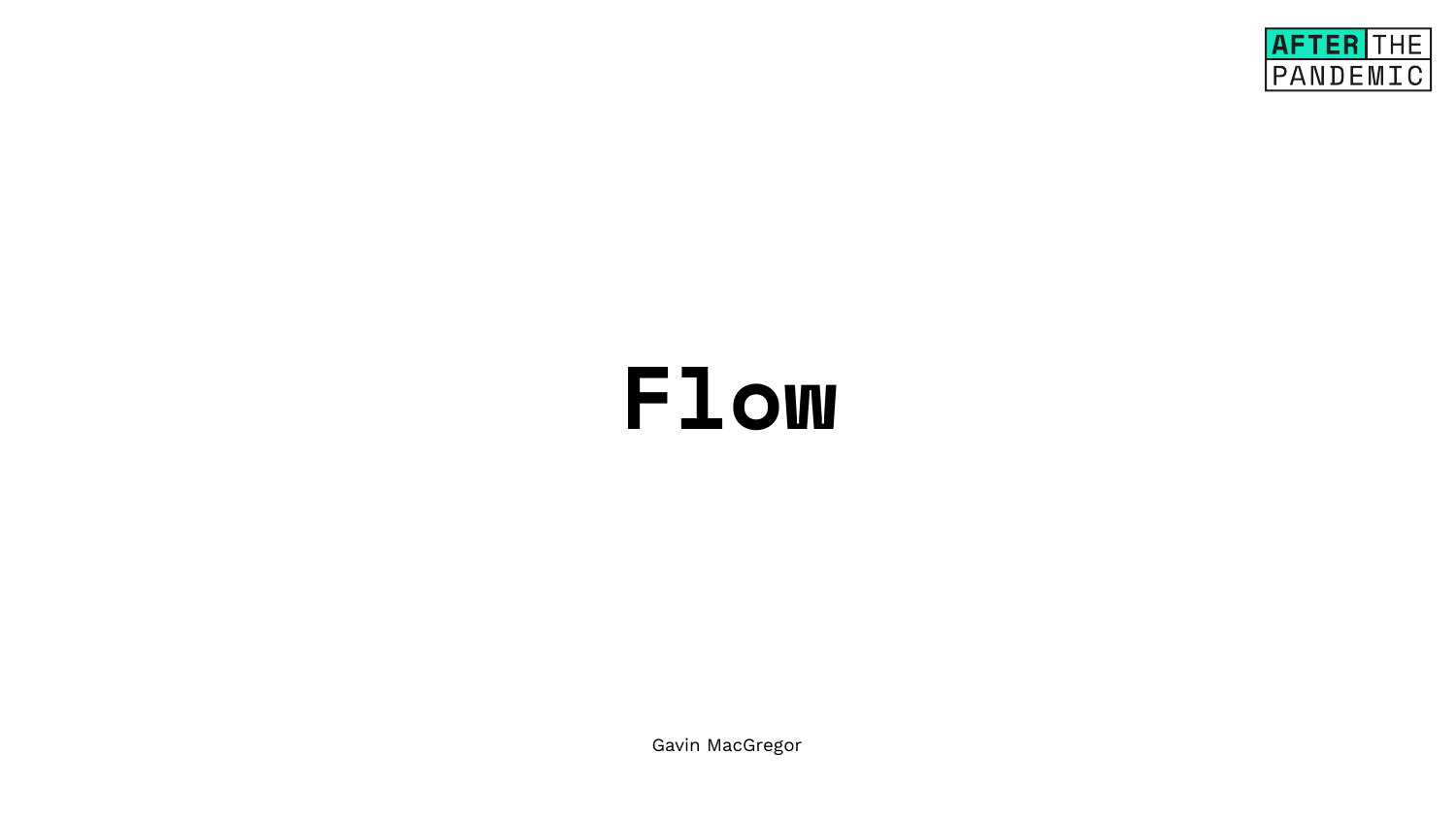## **Re-think, Re-imagine and Re-design Landscape Glasgow**

The call to Re-think, Re-imagine and Re-design Glasgow, now still immersed in COVID-19 response and pre COP26, provides an important space to pause and converse. Perhaps space to dwell deeper in the aggregation of buildings, which appears to be the city, or perhaps rather a space to return to the people and their needs and rhythms?

But where do we draw our boundaries, and why should we, with the complex cities entanglements of provision, consumption and dissipation of food, water and energy?

Perhaps master planned urban utopianisms, through classifications of urban, suburban, periurban, rural, could be no more than classificatory fictions?

Perhaps the river, the Clyde Walkway and the system of related canals, reveal the permeability of the city. The porous paths of fox and deer, the migrations of house martin and swallows and rain drop spattered pavements remind us we are part of something bigger. Clutha, or the Clyde, is arguably why Glasgow emerged and thrived. The river catchment system connects the city, those who make it, to wider networks and relationships.

Perhaps Glasgow, our dear green place, should return to its roots, to the river and its source?

Perhaps to find new routes and connections among broader communities of interest we have to begin with a landscape perspective?

## **Exploring Glasgow Landscapes**

So what happens, if we situate the re-thinking, re-imagining and re-design of Glasgow, not as the bounded limits of city designations but as the beating heart of its wider region?

From a perspective of flow and movement, hydrological systems, seasonalities, circular economies, and heritage values how does Glasgow (rather than a centre of extractive accumulation) give back to its wider landscape, its broader bioregion? Can the communities of interest which make Landscape Glasgow benefit from a bioregional perspective? How does it help grow, nurture and care for its wider landscape?

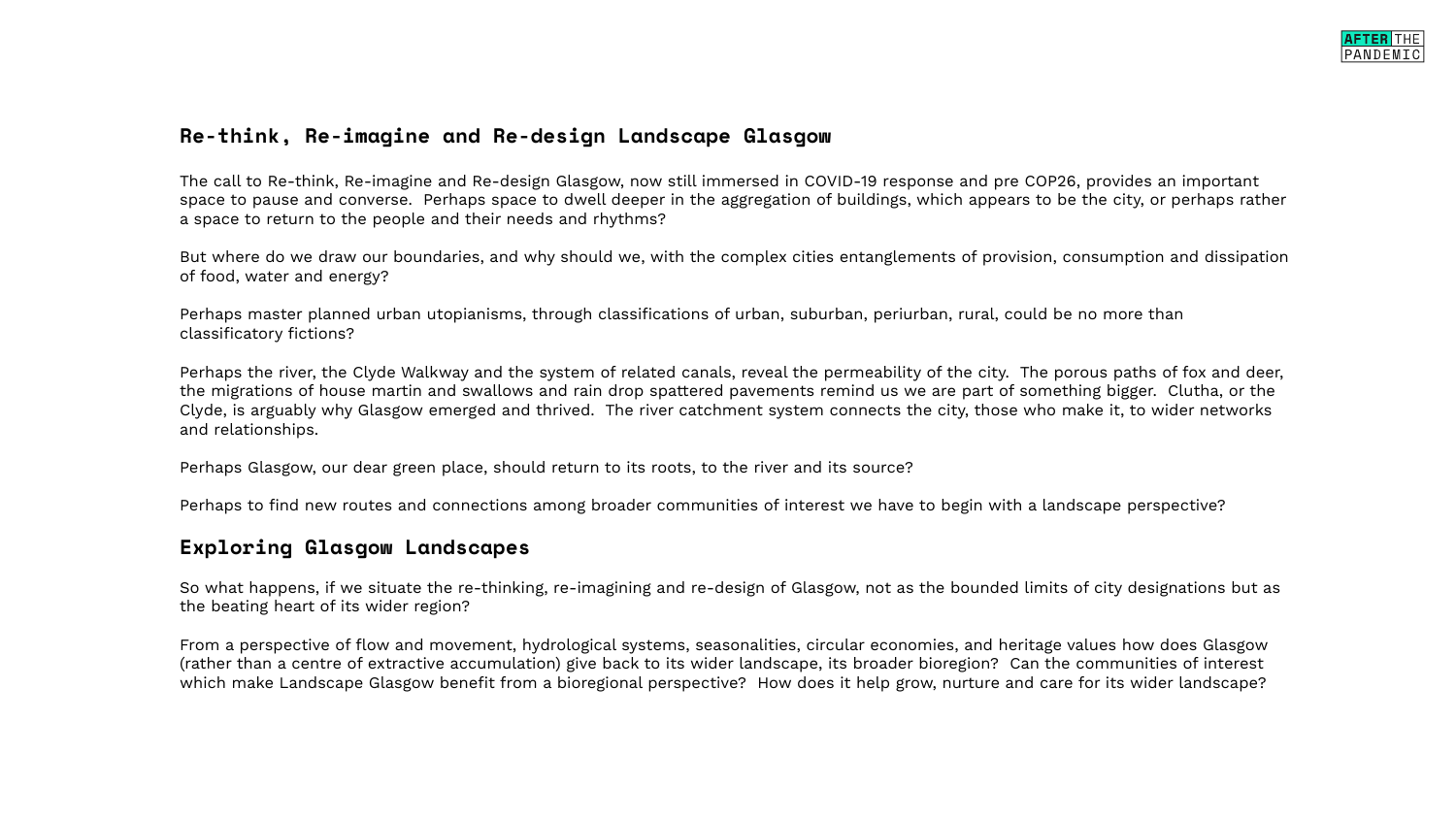To look beyond the boundaries, and to re-imagine and cultivate positive places for people and environment alike, we need to understand and explore the heritage and environmental values which connect different communities.

We already recognise the importance of key green corridors and green-blue routes from Glasgow, along it canal and rivers, which offer a mosaic of habitats and places of people and wildlife alike. But there are also historical and cultural connections, people, places and stories, which relate Glasgow with its wider landscapes. Through shared and inter-related stories (for example of traditions of Medieval carving, 17th and 18th century merchant trade, industrial growth and decline, New Town initiatives) there are broader themes which relate to many communities of Landscape Glasgow, from the source of the Clyde to the Sea. The manifestation of social and cultural values in these places and stories, can be thought of as different forms of 'wealth': metaphorical gold. Communities of place and interest, are variously found along historical route ways with Glasgow, are now at times isolated and fragmented. Can we re-connect communities, re-activate a mosaic of sites, creating places of active environmental and heritage values, green-gold routes which help deliver on all four pillars of sustainability for people.

We need to ensure that when we Re-think, Re-imagine and Re-design Glasgow that we map, explore, and Re-Situate the city within its wider bioregional context. Now is a critical time to bring together communities of interest to explore how a Bioregioning Clyde approach can promote collaboration and support co-creation of long term solutions to climate crisis, biodiversity loss and social / economic challenges which we face. We have established a Clyde Bioregion inception group who are currently exploring the possible scope and approaches which could be relevant.

If you would like to discuss some of these ideas, or are interested in joining the Bioregioning Clyde inception group,

please contact Gavin by email:

**[gavin.macgregor@northlightheritage.org](mailto:gavin.macgregor%40northlightheritage.org?subject=)**